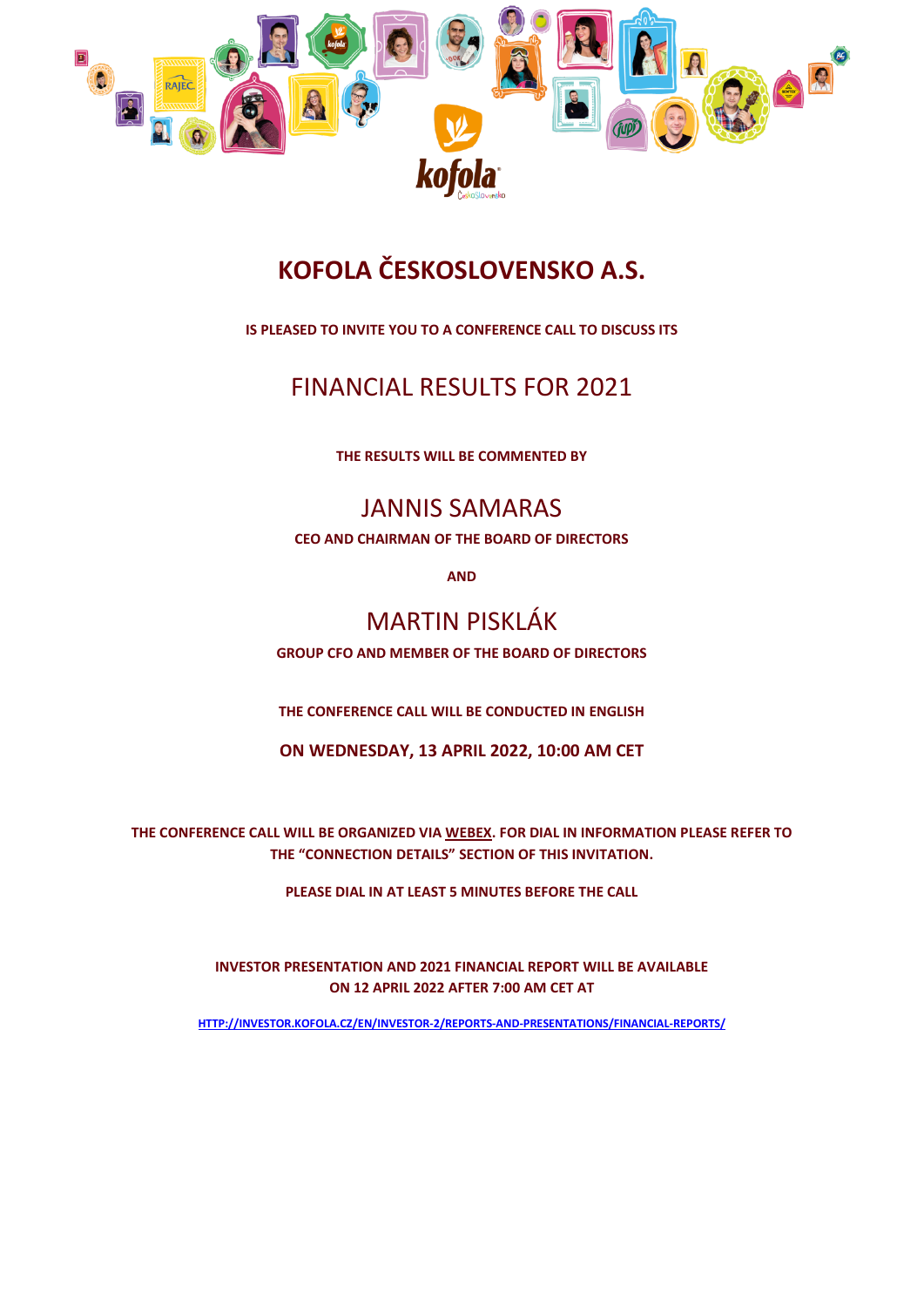

#### **CONNECTION DETAILS**

**THERE ARE 3 POSSIBLE WAYS OF CONNECTION:**

**1) VIA COMPUTER**

**FOR CONNECTION FROM COMPUTER, PLEASE USE THE FOLLOWING LINK: [HTTPS://KOFOLA.WEBEX.COM/KOFOLA/ONSTAGE/G.PHP?MTID=E5A3829D67B424FE49862945A11B8B619](https://kofola.webex.com/kofola/onstage/g.php?MTID=e5a3829d67b424fe49862945a11b8b619)**

**FILL IN YOUR IDENTIFICATION DETAILS (FIRST NAME, LAST NAME, EMAIL AND PASSWORD).**

**EVENT PASSWORD: "2022".**

**CLICK ON "JOIN NOW" BUTTON (RECOMMENDED OPTION).**

| <b>Join Event Now</b>  |                       |
|------------------------|-----------------------|
| <b>First name:</b>     | Miloš                 |
| Last name:             | Němec                 |
| Email address:         | milos.nemec@kofola.cz |
| <b>Event password:</b> |                       |
|                        | - Join by browser NEW |

**NOTE 1: IF YOU USE THE WEBEX FOR THE FIRST TIME, THE APPLICATION WILL BE DOWNLOADED TO YOUR COMPUTER AFTER CLICKING ON BUTTON "JOIN NOW". PLEASE INSTALL THE APPLICATION WHEN DOWNLOADED.**

**NOTE 2: YOU CAN JOIN THE CONFERENCE CALL VIA BROWSER WITHOUT THE INSTALLATION OF WEBEX APPLICATION (BY CLICKING ON "JOIN BY BROWSER" BUTTON), BUT THIS OPTION IS NOT SUPPORTED BY ALL BROWSER VERSIONS.**

**NOTE 3: TO NOTIFY US THAT YOU WISH TO ASK A QUESTION, PLEASE CLICK ON "PARTICIPANTS" BUTTON AND THEN ON "RAISE HAND" BUTTON WITHIN THE WEBEX APPLICATION. PLEASE CLICK ON THE "LOWER HAND" BUTTON (WHICH CAN BE FOUND ON THE SAME PLACE) WHEN YOU HAVE NO MORE QUESTIONS.**